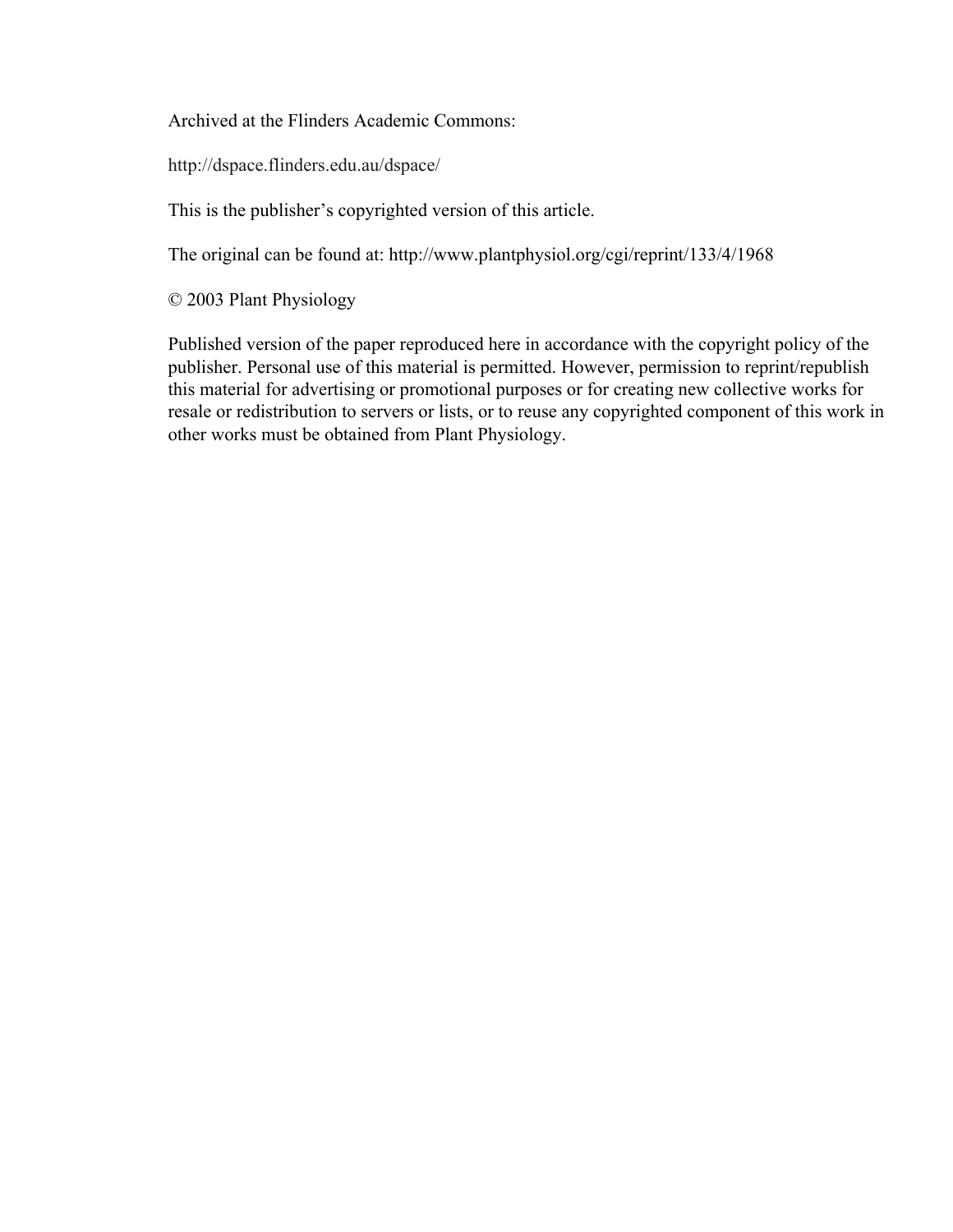# **Identification of AtNDI1, an Internal Non-Phosphorylating NAD(P)H Dehydrogenase in Arabidopsis Mitochondria<sup>1</sup>**

# **Catherine S. Moore, Rebecca J. Cook-Johnson, Charlotta Rudhe, James Whelan, David A. Day, Joseph T. Wiskich, and Kathleen L. Soole\***

School of Biological Sciences, Flinders University of South Australia, G.P.O. Box 2100, Adelaide, South Australia 5001, Australia (C.S.M., R.J.C.-J., J.T.W., K.L.S.); Department of Biochemistry and Biophysics, Stockholm University, Stockholm S106 91, Sweden (C.R.); and Plant Molecular Biology Group, School of Biomedical and Chemical Sciences, The University of Western Australia, 35 Stirling Highway, Crawley, Western Australia 6009, Australia (J.W., D.A.D.)

Plant mitochondria contain non-phosphorylating NAD(P)H dehydrogenases (DHs) that are not found in animal mitochondria. The physiological function, substrate specificity, and location of enzymes within this family have yet to be conclusively determined. We have linked genome sequence information to protein and biochemical data to identify that At1g07180 (SwissProt Q8GWA1) from the Arabidopsis Genome Initiative database encodes AtNDI1, an internal NAD(P)H DH in Arabidopsis mitochondria. Three lines of evidence are presented: (a) The predicted protein sequence of AtNDI1 has high homology with other designated NAD(P)H DHs from microorganisms, (b) the capacity for matrix NAD(P)H oxidation via the rotenone-insensitive pathway is significantly reduced in the *Atndi1* mutant plant line, and (c) the in vitro translation product of *AtNDI1* is imported into isolated mitochondria and located on the inside of the inner membrane.

The plant mitochondrial inner membrane contains a branched electron transport pathway that includes multiple enzymes for the oxidation of both cytosolic and matrix NAD(P)H. A feature of the plant respiratory chain is the presence of alternative enzymes that are not linked to proton translocation and, hence, are non-phosphorylating. These include the alternative oxidase (AOX), which provides an alternative route for electrons from the ubiquinone pool to oxygen, and four non-proton pumping NAD(P)H dehydrogenases (DHs), identified by their insensitivity to the complex I inhibitor rotenone (Mackenzie and McIntosh, 1999; Møller, 2001). These alternative enzymes have the potential to catalyze wasteful respiration but can also decrease the production of reactive oxygen species in the respiratory chain (Møller, 2001). The synthesis and activity of AOX are strictly controlled in most plant tissues (Vanlerberghe and McIntosh, 1997), but much less is known about the alternative NAD(P)H DHs.

Yeast (*Saccharomyces cerevisiae*), which lacks Complex I, has at least three non-phosphorylating

NAD(P)H DHs in its respiratory chain; ScNDE1, ScNDE2 (external facing), and ScNDI1 (internal facing). These have been well characterized (Marres et al., 1991; de Vries et al., 1992; Luttik et al., 1998). Kinetic analyses have also shown these enzyme activities to be present in mitochondria from the fungus *Neurospora crassa* (Weiss et al., 1970). Recently, the gene encoding an external-facing NADPH-specific DH has been identified, NcNDE1 (Melo et al., 1999, 2001). In plant mitochondria, kinetic and inhibitor studies suggest the presence of five distinct NAD(P)H DHs in plant mitochondria (for review, see Møller, 2001). From studies with isolated mitochondria and submitochondrial particles, it has been shown that aside from Complex I, in the inner membrane there are two external-facing (cytosolic) NAD(P)H DHs and one or two internal-facing (matrix) NAD(P)H DHs. In addition to the inner membrane NAD(P)H DHs, there is an NAD(P)H DH located in the mitochondrial outer membrane (Moreau and Lance, 1972; Day and Wiskich, 1975). It is not clear whether all of these activities are present in the mitochondria of all tissues of all plants. Furthermore, it is not known whether all of these enzymes exist in Arabidopsis. A number of attempts at purification of these proteins have provided little consensus as to the size and number of polypeptides involved (Klein and Burke, 1984; Luethy et al., 1991; Rasmusson et al., 1993; Knudten et al., 1994; Menz and Day, 1996a, 1996b).

Recently, two putative NAD(P)H DHs have been identified from potato (*Solanum tuberosum*; Rasmus-

<sup>&</sup>lt;sup>1</sup> This work was fully funded by the Australian Research Council. Experiments were performed at Flinders University, with the exception of the in vitro translation and protein import studies, which were conducted at the University of Western Australia, Perth.

<sup>\*</sup> Corresponding author; e-mail kathleen.soole@flinders.edu.au; fax 61–0–8– 8201–3015.

Article, publication date, and citation information can be found at http://www.plantphysiol.org/cgi/doi/10.1104/pp.103.029363.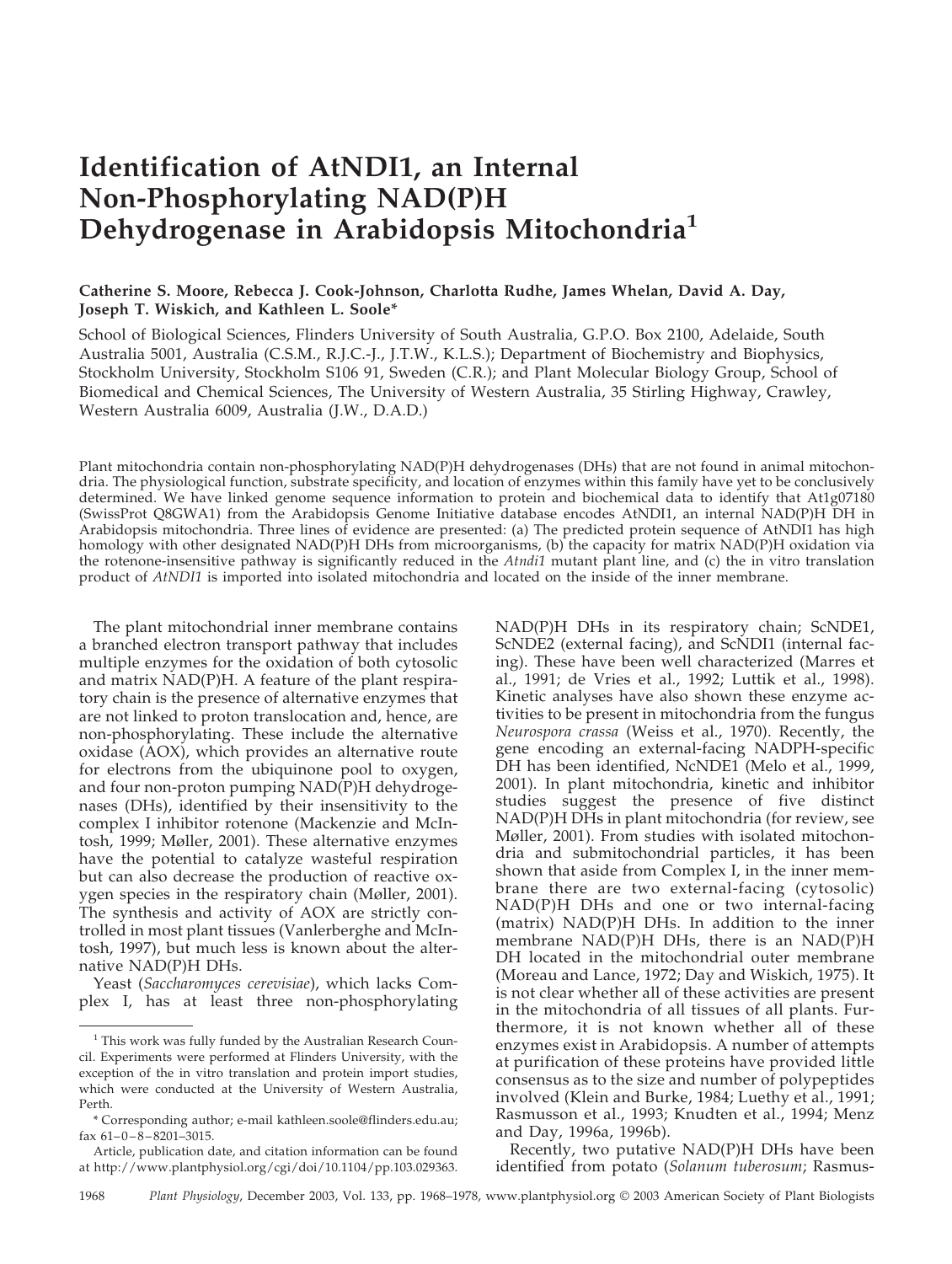son et al., 1999), one internal facing and one external facing. Both were found using a single Arabidopsis expressed sequence tag to probe a cDNA library, indicating a significant level of homology between the different gene sequences. The physiological functions and different regulatory mechanisms of these enzymes are not fully understood, although induction under light stress and repression of matrix NAD(P)H DH expression under cold stress has been reported (Svensson and Rasmusson, 2001; Svensson et al., 2002).

Advances in our understanding of the significance of the non-phosphorylating NAD(P)H DH family in plant mitochondria has been limited by the lack of a clear link between genomic knowledge and biochemical data. This paper describes the identification of an NAD(P)H DH gene by characterization of the mitochondrial phenotype of a publicly available Arabidopsis T-DNA insertion mutant. For the first time to our knowledge, molecular and functional evidence for the identity and location of an Arabidopsis nonphosphorylating NAD(P)H DH is presented. Our understanding of the functions, location, and substrate specificity of other plant non-phosphorylating enzymes, based on sequence analysis is discussed, and a standard nomenclature for identified plant genes and gene products that have been identified functionally is proposed.

## **RESULTS**

## **Sequence Analysis**

Six putative NAD(P)H DH sequences (AT1g07180 [AtNDI1], AT2g29990, AT2g20800, AT4g05020, AT4g28220, and AT4g21490) were identified from the Arabidopsis genome database, based on sequence similarity with the yeast genes ScNDE1, ScNDE2, and ScNDI1 (Table I; Figs. 1 and 2). With the exception of AT4g21490, all of the putative translated proteins from these sequences were predicted to be mitochondrially located by at least one of the public subcellular prediction programs: Psort, Predotar, and

Target P (Table II). The fact that five of the six putative NAD(P)H DHs are predicted to be mitochondrial by two of the more commonly used prediction programs suggests a mitochondrial location. The poor prediction of targeting signal length by TargetP may be because at least some of these proteins are located on the intermembrane space side of the inner membrane and, thus, are not likely to contain a typical processing site for the matrix located mitochondrial processing peptidase. Thus, the predicted length of the targeting signal may not be reliable. Even though AT4g21490 was not predicted to target to a mitochondrial location, it was retained due to its high similarity to the characterized NAD(P)H DH sequences (Table I). The highest similarity was seen between *AtNDI1* and AT2g29990, with 82% amino acid residue identity. The plant protein sequences separate into two groups that either show a high similarity to the previously characterized potato StNDA or StNDB sequences (Rasmusson et al., 1999). The NDA-like sequences have an average of 74% identity (ranging from 70%–82%) compared with an average of 58% identity seen between the plant NDB-like enzymes (ranging from  $47\% - 65\%$ ).

When aligned with the previously characterized proteins ScNDE1, ScNDE2, and ScNDI1 of yeast, NcNDE1 of *N. crassa* and with StNDB and StNDA of potato, the Arabidopsis sequences fall into two clear groups, based both on the presence of common and unique functional motifs within the ScNDE-like and ScNDI-like proteins and similarity to StNDB (Fig. 1) or StNDA (Fig. 2).

Both the NDA-like and NDB-like NAD(P)H DH sequences contain two dinucleotide fold motifs, characterized by the core GXGXXG signature (Wierenga et al., 1986). The first site is close to the N terminal with the second approximately 150 amino acids downstream. These regions of the proteins could be involved in binding the cofactor FAD and/or the substrate NAD(P)H. Their presence is consistent with observations made by Kerscher (2000) based on sequence alignments of microbial NADH DH proteins.

**Table I.** *Statistical summary of alignments between characterized NAD(P)H DH and putative Arabidopsis* NAD(P)H DH protein sequences Sequence identity is shown as the no. of amino acid residues that are identical between two sequences expressed as a percentage of the total no. of self-amino acids (bold). Sequences with high similarity to each other are shaded.

| ScND <sub>11</sub> | AtND <sub>11</sub> | AT2g29990 | StNDA                    | ScNDE1                   | ScNDE2 |     | AT2g20800 AT4g21490 | AT4g28220         | AT4g05020                | <b>StNDB</b> | NcNDE1 |                    |
|--------------------|--------------------|-----------|--------------------------|--------------------------|--------|-----|---------------------|-------------------|--------------------------|--------------|--------|--------------------|
| 513                | 29%                | 29%       | 28%                      | 40%                      | 37%    | 28% | 34%                 | 26                | 30                       | 28           | 22%    | ScND <sub>11</sub> |
|                    | 510                | 82%       | 70%                      | 28%                      | 28%    | 32% | 28                  | 23                | 25                       | 32           | 27%    | AtND <sub>11</sub> |
|                    |                    | 508       | 71%                      | 32%                      | 32%    | 24% | 28                  | 23                | 24                       | 31           | 21%    | AT2g29990          |
|                    |                    |           | $\overline{\phantom{0}}$ | 31%                      | 31%    | 29% | 33                  | 25                | 28                       | 32           | 20%    | <b>StNDA</b>       |
|                    |                    |           | $\overline{\phantom{a}}$ | 560                      | 57%    | 29% | 32                  | 26                | 29                       | 29           | 23%    | ScNDE1             |
|                    |                    |           |                          | $\overline{\phantom{a}}$ | 545    | 30% | 33                  | 27                | 30                       | 29           | 24%    | ScNDE <sub>2</sub> |
|                    |                    |           |                          |                          |        | 582 | 55                  | 54                | 65                       | 57           | 26%    | AT2g20800          |
|                    |                    |           |                          |                          |        |     | 478                 | 47                | 69                       | 57           | 29%    | AT4g21490          |
|                    |                    |           |                          |                          |        |     |                     | 559               | 57                       | 64           | 31%    | AT4g28220          |
|                    |                    |           |                          |                          |        |     |                     | $\hspace{0.05cm}$ | 582                      | 61           | 27%    | AT4g05020          |
|                    |                    |           |                          |                          |        |     |                     |                   | $\overline{\phantom{0}}$ | 577          | 26%    | <b>StNDB</b>       |
|                    |                    |           |                          |                          |        |     |                     |                   |                          |              | 673    | NcNDE1             |
|                    |                    |           |                          |                          |        |     |                     |                   |                          |              |        |                    |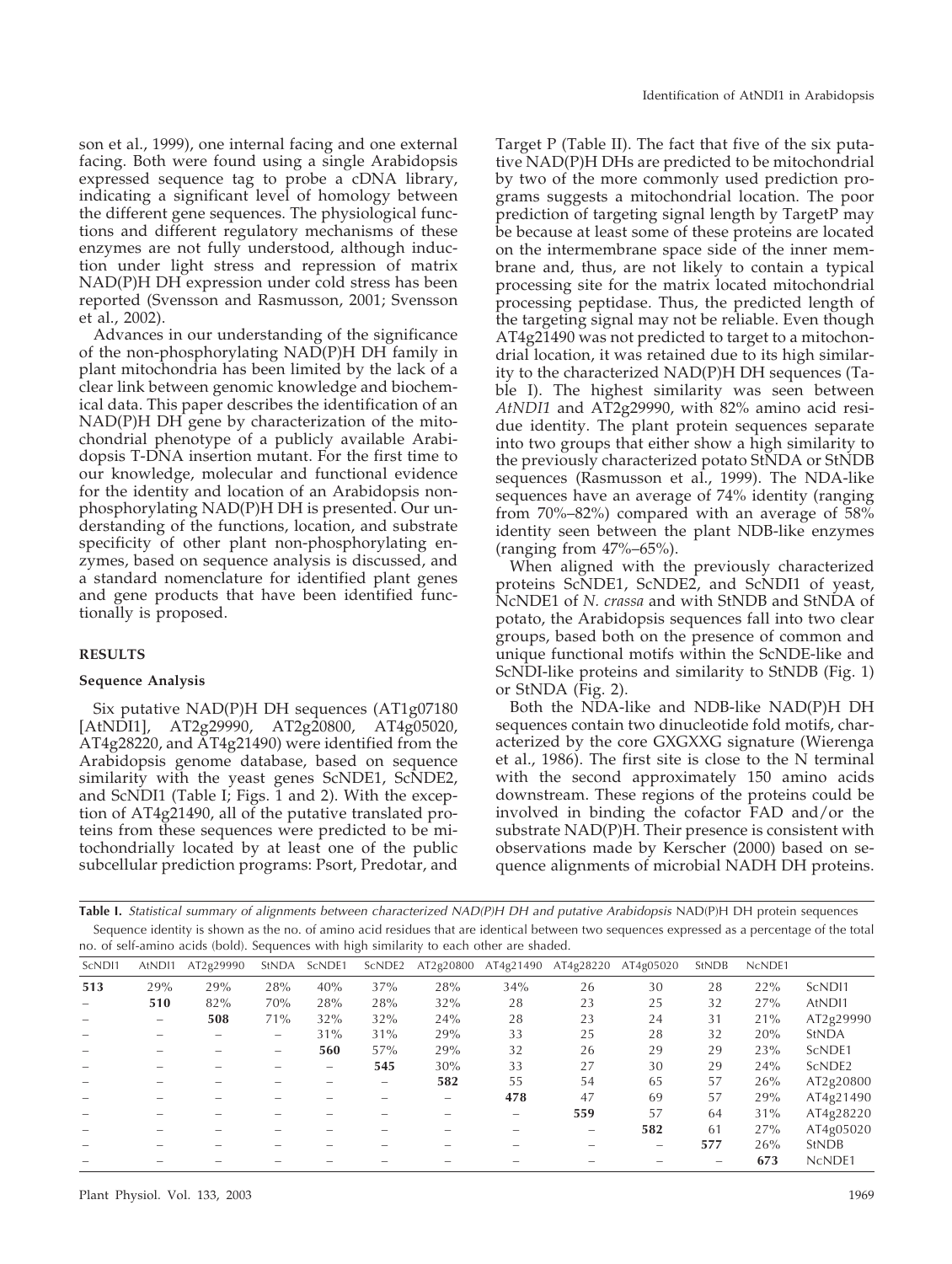#### Moore et al.

| ScNDE1                                                                                   | : MIRQSLMKTVWANSSRFSLQSKSGLVKYAKNRSFHAARNLLEDKKVI----LQKVAPTTGVVAK-QSFFKRTGKFTLKALLYSALAGTAYVSYSLYREANPSTQVPQSDTFPNGS----------------------- : 110                                                                                                                                                                                                                                                                                                                          |                                                                      |
|------------------------------------------------------------------------------------------|-----------------------------------------------------------------------------------------------------------------------------------------------------------------------------------------------------------------------------------------------------------------------------------------------------------------------------------------------------------------------------------------------------------------------------------------------------------------------------|----------------------------------------------------------------------|
|                                                                                          |                                                                                                                                                                                                                                                                                                                                                                                                                                                                             | 151<br>: 136<br>102<br>82<br>88<br>97<br>94<br>: 186                 |
| SCNDE1<br>ScNDE2<br>AT2q20800:<br>AT4g21490<br>AT4g28220<br>AT4q05020<br>StNDB<br>NCNDE1 | HDSTPVEHELKSIVEPPILARSHGRYHMENEATDTPENTLEVKS---SAKNNYDLDEXDYLVV3VGAPETTGHTEVTEXETEDAGETEMMELSEKULEEKKILLSEVVCGGPTGVE<br>LDSTPVFHENKSIVEPIRGARKGFG--NGARCVKIDANKGHCSSKCGWESSICTTESD/DTDE/ILNVGKCNTPVFGVGAMGAKERDAGETEMMENETDSGEREN                                                                                                                                                                                                                                           | : 288<br>: 273<br>: 240<br>: 222<br>: 228<br>: 236<br>: 234<br>: 321 |
| SCNDE1<br>ScNDE2<br>AT2q20800:<br>AT4g21490<br>AT4g28220<br>AT4q05020<br>StNDB<br>NCNDE1 | RABIROVICODERMERISE-HYVBAPRILMMERYTVPACDISKEKHPPLKPMETADETT-7-RKGEDIE---NBYCVLVMRENABRYSKI-ZTRES-ODSREILLENKCHENK-GSF : 420<br>RABIROZVODENIKA OESE-HYLDIBAGDHANDREIRARBERGRO-IDZWGDWYGVADETTERTT-5-RKV---SERYCHVVSTG1GSRPVICOPSC                                                                                                                                                                                                                                           |                                                                      |
| SCNDE1<br>ScNDE2<br>AT2g20800<br>AT4g21490<br>AT4g28220<br>AT4q05020<br>StNDB<br>NCNDE1  |                                                                                                                                                                                                                                                                                                                                                                                                                                                                             | : 465<br>: 450<br>: 498<br>: 394<br>: 487<br>: 498<br>: 493<br>: 586 |
| NcNDE1                                                                                   | SCNDSL : AKDDSEVAELKNOLVKTQSQLEDFKTKE EN RYTGSDKALD LAVERAKYRLA SSTTFLERES IN ANTERFERING AFT THERES : 560<br>SCNDER : STDETEVAELKSKING ENTERTAINEN SAM PLANE EN REGISTER IN ANDEN EN REGISTER DE REGISTER AND DE REGISTER T<br>ATTG<br>: FIRENCEMENTLES<br>: PREFESSEREEFLES -------- PRELEOTSELESDORES = EL A-VS-EHSTORIAISIONASIONENTRYMOGIQUE PRELESEDESRI : 577<br>: SANEIHESDLDAAVEKA------FPRELLESLEVIC--NSEVFDX-EDGANFS-SLWAVE-ARSENFROVSLEVKVIKAIEN ENGLALFSERLMRY |                                                                      |

**Figure 1.** Alignment of Arabidopsis NAD(P)H DH protein sequences with external-facing NADH DHs from yeast (ScNDE1, accession no. CAA87359; and ScNDE2, accession no. CAA98651) and *N. crassa* NcNDE1 (accession no. CAB41986) and potato StNDB (accession no. CAB52797). The Arabidopsis sequences are AT2g20800, AT4g21490, AT4g28220, and AT4g05020, with respective SwissProt or GenBank accession numbers Q9SKT7, O65414, NP\_567801, and Q94BV7. Regions of high homology (80% or more) are boxed in black. Dashes represent gaps in the sequence. The dinucleotide folds (DNF) are indicated by a shaded line above the sequence, the insert region is indicated by a dashed line, and the EF hand motifs, D-x-[DNSs]-{ILVFYW}-[DENSTG]-[DNQGHRK]-{GP}-[LIVMC]-[DENQSTAGC]-x(2)-[DE]-[LIVMFYW], as defined by the PROSITE database, are indicated by a bold line below the sequence. The conserved third Gly (\*) and negative charge residue  $(-)$  in both DNFs as discussed in the text are indicated below the sequence.



**Figure 2.** Alignment of Arabidopsis NAD(P)H DH protein sequences with the internal-facing NADH DH from yeast (ScNDI1, accession no. S26704) and potato StNDA (accession no. CAB52796). The Arabidopsis sequences are AtNDI1(accession no. Q8GWA1) and AT2g29990 (accession no. O80874). Regions of high homology (75% or more) are boxed in black. Dashes represent gaps in the sequence. The dinucleotide folds (DNF) are indicated by a shaded line above the sequence. The conserved third Gly  $(*)$  and negative charge residue  $(-)$  in both DNFs as discussed in the text are indicated below the sequence.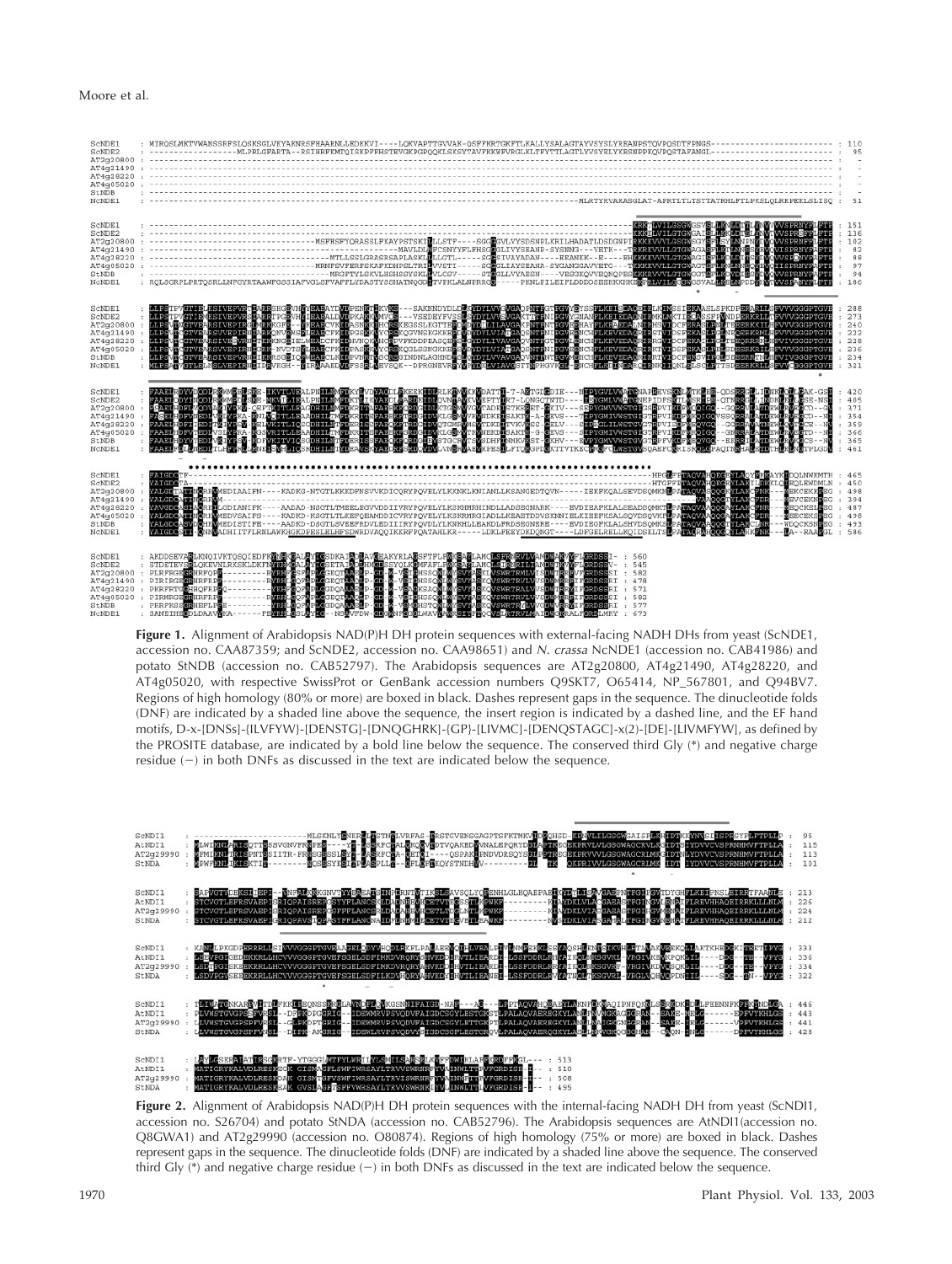**Table II.** *Predicted subcellular locations of the putative Arabidopsis and potato NAD(P)H DH protein sequences using Psort, Predotar, or TargetP programs*

Predicted length of presequences refer to the no. of residues from the N terminus and were determined using TargetP. For some sequences, – means that the program was unable to determine the presequence cleavage site.

| Gene      |                          | Length of                |                                                        |              |  |
|-----------|--------------------------|--------------------------|--------------------------------------------------------|--------------|--|
| Product   | Psort                    | Predotar                 | TargetP                                                | Presequence. |  |
| AtNDI1    | Chloroplast/mitochondria | Mitochondria             | Mitochondria                                           | 18           |  |
| AT2g29990 | Chloroplast/mitochondria | Mitochondria             | Mitochondria                                           | 31           |  |
| AT2g20800 | Mitochondria             | Mitochondria             | Mitochondria                                           | 9            |  |
| AT4g21490 | Endoplasmic reticulum    | <b>Neither</b>           | Endoplasmic reticulum                                  |              |  |
|           |                          | Chloroplast/mitochondria |                                                        |              |  |
| AT4g28220 | Mitochondria             | Mitochondria             | Mitochondria                                           | 120          |  |
| AT4g05020 | Mitochondria             | Mitochondria             | Not endoplasmic reticulum/<br>chloroplast/mitochondria |              |  |

It is interesting to note that the predicted NDB-like enzymes are generally longer in length than the NDA-like enzymes (Table I; Figs. 1 and 2). This is due to an insertion of additional sequence that is present toward the C-terminal end of NcNDE1, three of the four Arabidopsis sequences, and the potato NDB protein (Fig. 1). This "insert" region contains two motifs that have homology to  $\text{Ca}^{24}$ -binding EF hand motif (Marsden et al., 1990), of which only the first is well conserved in potato NDB (Rasmusson et al., 1999) and Arabidopsis, and only the second is well conserved in NcNDE1 (Melo et al., 1999). The presence of this motif in the plant NDB-like NAD(P)H DH sequences is not unexpected because the corresponding activities are sensitive to calcium levels (Møller, 2001). This motif was not seen in ScNDE1 or ScNDE2, which is consistent with these yeast NADH DHs being calcium insensitive (Luttik et al., 1998). However, the insertion sequence and EF hand motif was also absent from the AT4g21490 sequence and the NDA-like NAD(P)H DH sequences. It has been proposed that the EF hand motif could play a role in binding the enzymes to the inner membrane (Rasmusson et al., 1999). However, this hypothesis is not consistent with the non-phosphorylating NAD(P)H DHs found in other species (specifically yeast enzymes) as suggested by Kerscher (2000).

# **Identification of the** *Atndi1* **Mutant**

The Arabidopsis T-DNA database of insertion mutants (Sessions et al., 2002) was searched by BLAST

analysis using the six putative NAD(P)H DH gene sequences from Arabidopsis. Due to the high level of sequence identity between the two NDA-like genes, the results indicated that either or both of the genes appear to have been mutated in the same seed line (SAIL\_779\_G05, referred to here as the *Atndi1* mutant). Molecular analysis of the *Atndi1* mutant was undertaken to confirm suppression of *AtNDI1* and/or AT2g29990.

Genomic PCR was carried out using an insertspecific primer (T-DNA-SP) in combination with a gene-specific primer (ATx-GSP) to confirm the presence or absence of the insert in the genes of interest. To determine whether the NDA-like genes (AT2g29990 and *AtNDI1*) were being expressed, reverse transcriptase (RT)-PCR was performed using the gene-specific 5'- and 3'-untranslated region (UTR) primers (At1 and At6, Table III). All amplifications were carried out in triplicate using DNA and RNA isolated from the separate Arabidopsis shaking cultures used for mitochondrial extraction and biochemical analyses. A schematic representation of the *AtNDI1* gene (including introns) indicates the location of primers used with respect to the T-DNA insertion site (Fig. 3A). In the genomic PCR, the *Atndi1* shaking seedling cultures gave no amplification product using T-DNA-SP in combination with AT1-GSP (data not shown). However, products of expected size were amplified in the *Atndi1* T-DNA mutant replicates using T-DNA-SP in combination with AT6-GSP (Fig. 3B). This indicates that the T-DNA insert is in the *AtNDI1* gene rather than

**Table III.** *Primers used for cloning the AtNDI1 gene and analysis of the Atndi1 mutant (AT1 is specific to gene AT2g29990 and AT6 to AtNDI1)*

| Primer name      | Specificity        | Sequence                        |  |  |  |
|------------------|--------------------|---------------------------------|--|--|--|
| AT6-5'-UTR-F     | AtND <sub>11</sub> | CTCTCGATTGAAGAAGAGTACC          |  |  |  |
| $AT6-3'$ -UTR-R  | AtND <sub>11</sub> | ATGAGATTCGGCTAATGTCCCG          |  |  |  |
| $AT1-5'$ -UTR-F  | AT2g29990          | AGACGAAGAAGACGAAGACG            |  |  |  |
| $AT1-3'$ -UTR-R  | AT2g29990          | CCTTAGATACGGCTAATGTC            |  |  |  |
| $AT6-3' - UTR-R$ | AtNDI1             | ATGAGATTCGGCTAATGTCCCG          |  |  |  |
| AT6-GSP-F        | AtND <sub>11</sub> | GGAAGTATGGCTACTATTGG            |  |  |  |
| AT1-GSP-F        | AT2g29990          | ATACAAACGCCTAGTCGACC            |  |  |  |
| T-DNA-SP         | T-DNA insert       | <b>ATTTCATAACCAATCTCGATACAC</b> |  |  |  |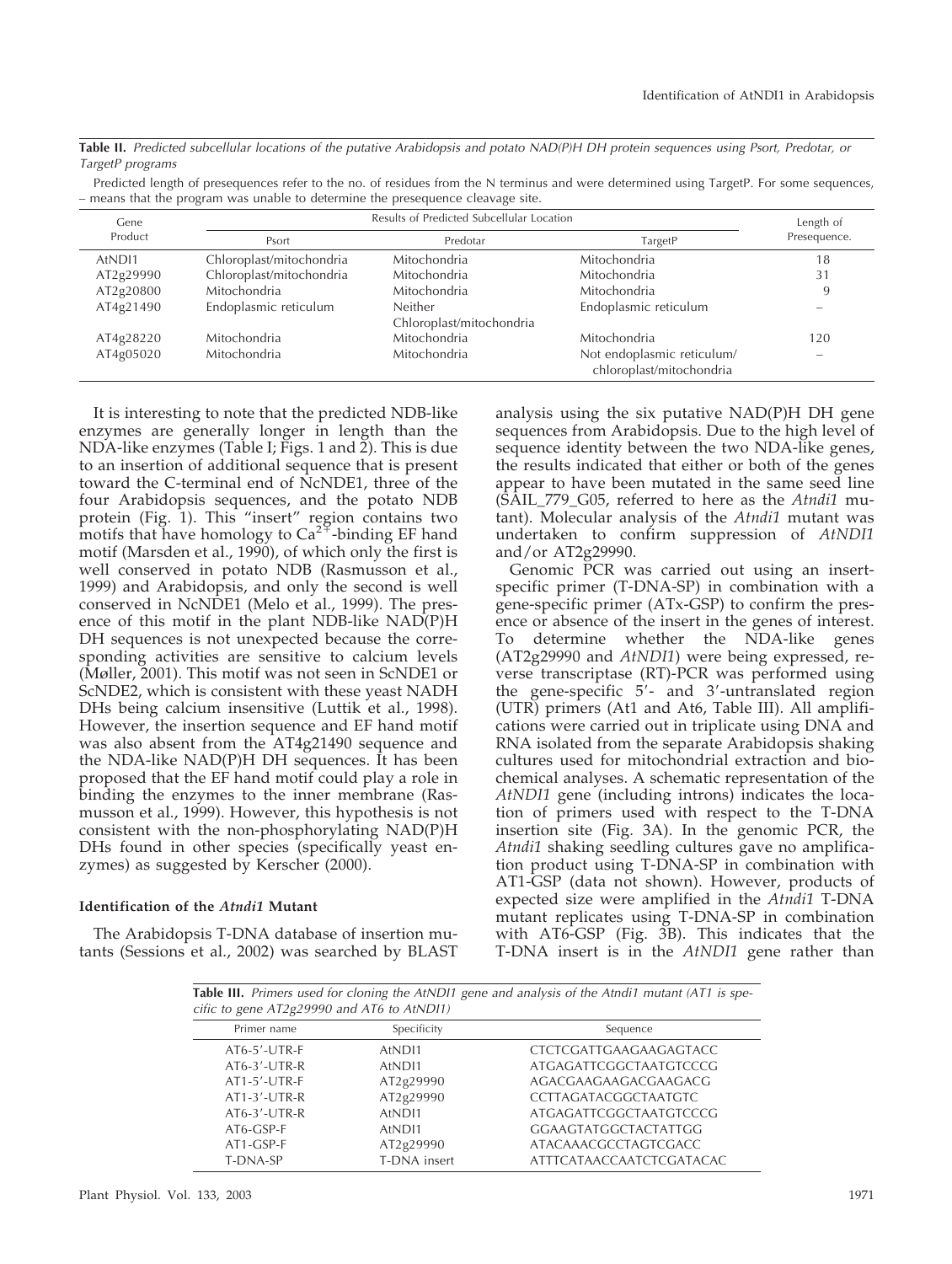Moore et al.

**Figure 3.** A, Schematic representation of *At-NDI1* showing exons, introns, primer locations (arrows indicating direction), and T-DNA insertion site. Molecular assays of the *Atndi1* mutant compared with wild-type (wt) Arabidopsis. All reactions were carried out in triplicate using nucleic acid isolated from plant material from separate shaking cultures. Lanes: M, 100-bp marker; 1 to 3, *Atndi1* T-DNA mutant shaking culture plants; 4 to 6, Arabidopsis wt shaking culture plants. B, Amplification products resulting from genomic PCR using AT6-GSP with T-DNA-SP. C, Amplification products resulting from RT-PCR using the AT2g29990 genespecific primers, AT1-5'-UTR and At1-3'-UTR. D, Amplification products resulting from RT-PCR using the *AtNDI1* gene-specific primers, AT6-5'-UTR and AT6-3'-UTR.



From these results, we concluded that the mutant plants contain an insert in *AtNDI1* that has completely suppressed the transcription of this gene, whereas the highly homologous At2g29990 gene is still transcribed. As a consequence, it was assumed that changes in the biochemical properties of mutant compared with wt mitochondria are attributable to disruption of *AtNDI1*.

When wt and transgenic plants were grown under identical conditions, there was no observable morphological phenotype. The plants in shaking culture yielded approximately the same amount of tissue (fresh weight 20–30 g), shoot to root ratios were not significantly different, and overall appearance was similar (data not shown). This is not altogether surprising given that the transcription of only one of the two putative internal NAD(P)H DH genes is disrupted in the T-DNA insertion mutant plants.

# **NAD(P)H DH Capacity of the Atndi1 Mutant**

Mitochondria were isolated from mutant and wt plants grown in shaking culture, and their electron



transport capacity was measured. The assays were designed to measure the internal, external, and outer membrane NAD(P)H DH capacities separately in intact mitochondria. This was achieved by the selective use of FeCN as an artificial electron acceptor in conjunction with inhibitors of different parts of respiratory electron transport chain. Conditions were chosen to favor the production of NAD(P)H via malate DH and malic enzyme within the matrix (for details, see "Materials and Methods"). In all cases, enzyme



**Figure 4.** Malate-FeCN reductase, measured in the presence and absence of rotenone, for intact, isolated mitochondria from and insertion mutation seed line, SAIL\_779\_G05, Arabidopsis plants. Individual mitochondrial preparation malate-FeCN reductase rates have been expressed as a ratio of succinate-phenolindo-2,6 dichlorophenol (DCPIP) reductase activity for that preparation (wt, 17  $\pm$  7; and *Atndi1*, 10  $\pm$  1 nmol DCPIP reduced mg protein<sup>-1</sup>  $min^{-1}$ ). The means of these data are shown. Error bars = se of the mean (in all cases  $n = 3$ ).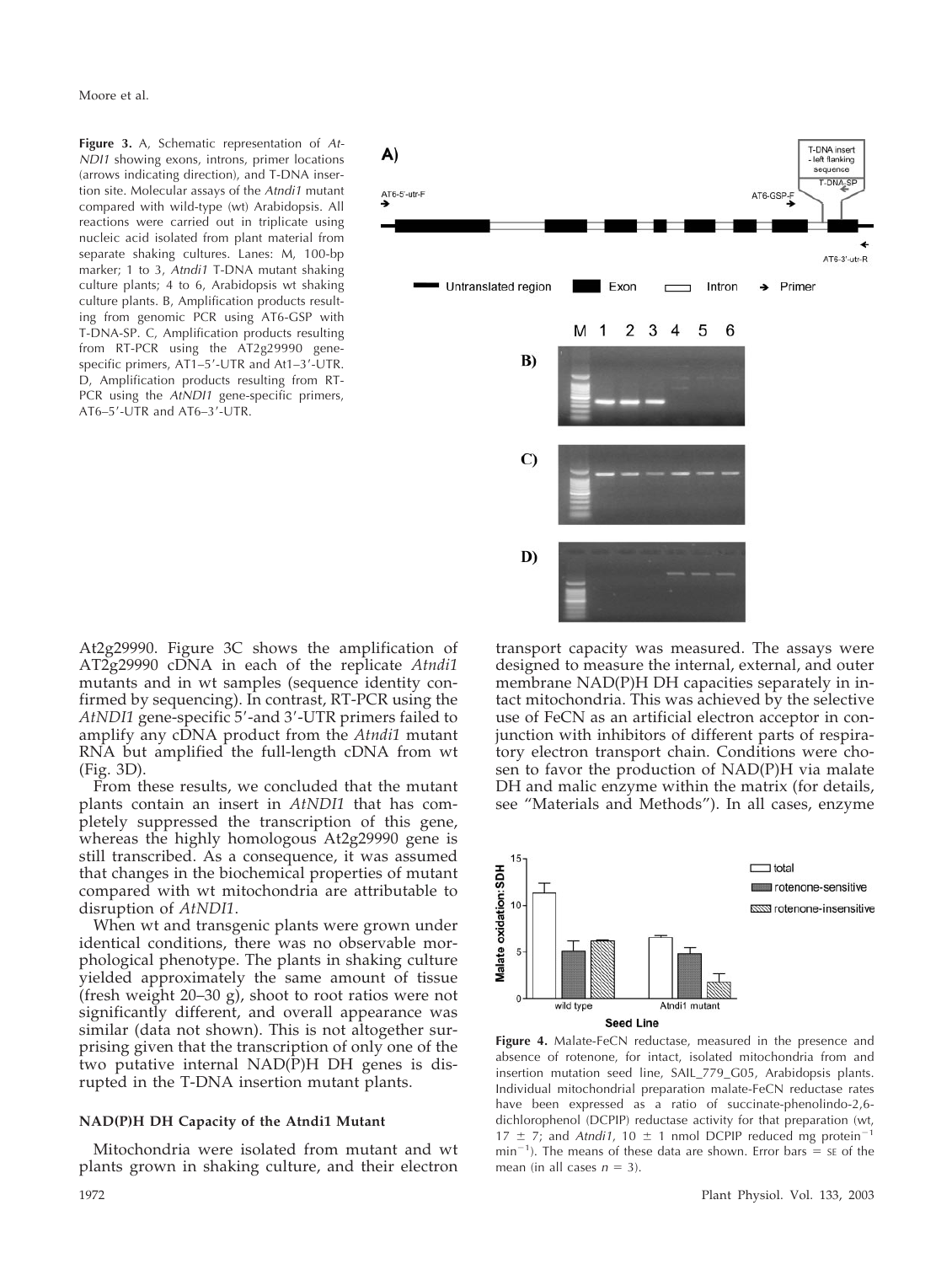activities are expressed as a ratio of the succinate DH activity for that mitochondrial preparation to compensate for any variation in the respiratory activity of individual mitochondrial extractions.

Total matrix malate-FeCN reductase activity ratio was approximate 40% lower in the mutant plants compared with wt (Fig. 4). This was due entirely to a decrease in the rotenone-insensitive pathway of approximately 65%. There was no significant change in the rate of rotenone-sensitive malate-FeCN reduction, which is catalyzed by Complex I of the respiratory chain. In addition, an immunoblot of mitochondrial proteins probed with antisera against the 51-kD subunit of bovine Complex I indicated that protein levels of this subunit were not different between wt and *Atndi1* mutant mitochondria (data not shown). The activity of the external-facing inner membrane NADH DH was approximately 10-fold higher than external-facing inner membrane NADPH DH activity for both wt and *Atndi1* mutant mitochondria (Fig. 5, A and B), but both of these activity ratios were approximately 4-fold greater in mutant mitochondria. No significant differences were observed in outer membrane NADH and NADPH DH activities between wt and mutant mitochondria (Fig. 5, C and D).



**Figure 5.** NAD(P)H DH activities measured for intact, isolated mitochondria from wt and insertion mutation seed line, SAIL\_779\_G05, Arabidopsis plants. A, External NADH DH; B, External NADPH DH; C, Outer membrane NADH DH; D, Outer membrane NADPH DH. All rates have been expressed as a ratio of succinate-DCPIP reductase activity for the same individual mitochondrial preparation (as described in Fig. 2). The means of these data are shown. Error bars  $=$  se of the mean. A to C,  $n = 3$ ; D,  $n = 2$ .



**Figure 6.** Import of AtNDI1 into isolated soybean (*Glycine max*) cotyledon mitochondria. A, AtNDI1 precursor protein was produced in an in vitro transcription-translation system and incubated with mitochondria to assess its ability to be imported into mitochondria. Lane 1, Translation mixture alone; the precursor protein is seen as a prominent band with an apparent molecular mass of 60 kD. Lane 2, Translation mixture incubated with mitochondria; an additional band with an apparent molecular mass of 56 kD is evident. Lane 3, As in lane 2 but treated with Proteinase K after the import assay. Lanes 4 and 5, As in lanes 2 and 3 but with valinomycin added to the import assay before the addition of precursor protein. Lanes 6 to 9, As in lanes 2 to 4 except that after the import assay, mitochondria were pelleted and their outer membranes ruptured to generate intermembrane space-depleted mitochondria by resuspending in water. B, Western-blot analysis of mitochondria (mit), mitochondria treated with PK (mit + PK) intermembrane space-depleted mitochondria (mp), and intermembrane space-depleted mitochondria treated with PK (mp + PK), using antibodies against Tom20, an outer membrane protein, cytochrome c, an intermembrane space protein, and HSP70, a matrix protein.

#### **Protein Import**

To confirm the location of the AtNDI1 protein, in vitro import assays were carried out. The full-length cDNA for AtNDI1 was cloned and sequenced using primers located in the 5'- and 3'-UTRs of the gene. Comparison of the cloned sequence with that from the database confirmed that the complete cDNA for AtNDI1 had been successfully and completely amplified (data not shown). In vitro translation of the cDNA produced a precursor protein with an appar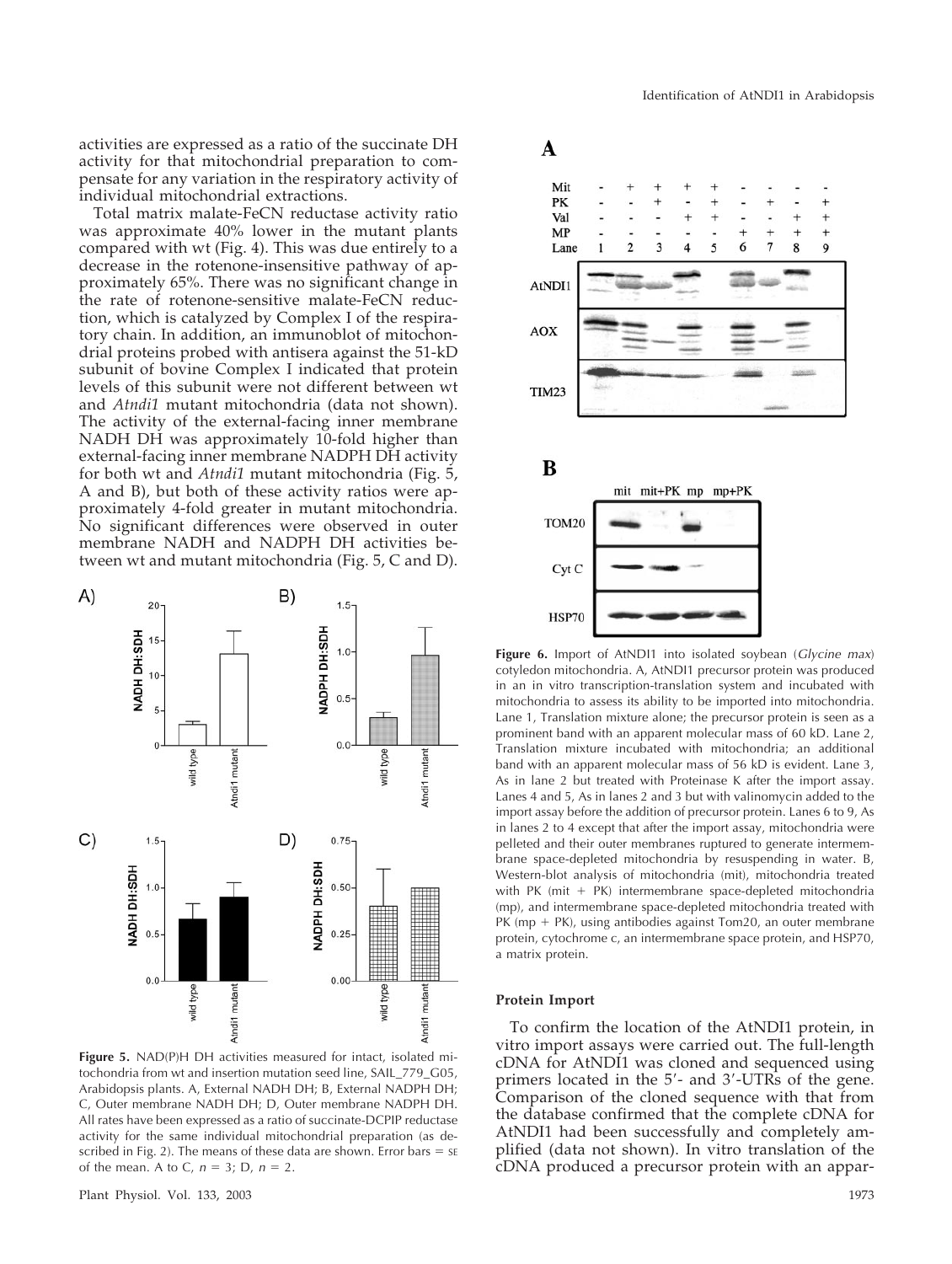ent molecular mass of 60 kD (Fig. 6, lane 1). Upon incubation of the precursor with mitochondria, a product with an apparent molecular mass of 56 kD was produced, which was insensitive to digestion by added protein K (PK) (Fig. 6, lanes 2 and 3). The generation of this product was sensitive to valinomycin in the import assay, indicating that the protein was imported into or across the inner membrane (Fig. 6, lanes 4 and 5). A similar pattern was observed with the AOX precursor and for TIM23 except that the latter has no cleavable presequence; thus, no change in apparent mass was observed upon import.

To determine if the imported AtNDI1 was on the outside or inside of the inner membrane, we ruptured the outer membrane and prepared intermembrane space-depleted mitochondria to allow access of added PK to the outside of the inner membrane. Under these conditions, TIM23 was partially degraded indicated by a clear inner membraneprotected fragment, showing that the PK had gained access to intermembrane space components (Fig. 6, lane 3 verse 7). In contrast, under identical conditions, neither AOX nor AtDNI1 were digested by PK, indicating complete protection by the inner membrane. To further verify the intactness of our mitochondria and the rupture of the outer membrane, we carried out western-blot analysis with an outer membrane component (TOM20), an intermembrane space component (cytochrome c), and a matrix-located component (HSP70). It was observed that no significant rupture of the inner membrane had taken place under the conditions used because the HSP70 was intact in all the fractions. Likewise, with intact mitochondria, cytochrome c was protected from PK digestion. Most of this protein was lost from salt-washed intermembrane space-depleted mitochondria, and the small amount remaining was digested by PK with treatment of intermembrane space-depleted mitochondria. Finally, it was observed that TOM20 was accessible to PK in both mitochondria and intermembrane space-depleted mitochondria. The results together indicate that the PK treatment was sufficient to digest exposed proteins in the intermembrane space-depleted mitochondria. Thus, we conclude that the AtNDI1 was located on the inside of the inner membrane.

# **DISCUSSION**

# **Identification of an Internal NAD(P)H DH**

In this study, evidence has been presented that directly links function with sequence information for the non-phosphorylating NAD(P)H DH from plant mitochondria. Three separate lines of evidence reported here suggest very strongly that the *AtNDI1* gene encodes an NAD(P)H DH located on the inside of the mitochondrial inner membrane. First, the predicted protein sequence grouped with other suspected internal NAD(P)H DH such as ScNDI1 and

potato NDA sequence. Second, the *Atndi1* mutant containing an insert in the gene-encoding protein AtNDI1 has severely decreased rates of internal rotenone-insensitive NAD(P)H DH activity.

Based on the molecular data presented (Fig. 3), the *Atndi1* mutant contains an insert in the gene encoding the protein AtNDI1; as a consequence, this gene was not transcribed. On the other hand, transcription of At2g29990, which encodes a second, highly homologous, putative internal NAD(P)H DH, was unaffected. Thus, the loss of matrix NAD(P)H activity in the *Atndi1* mutant could be attributed to the At1g07180 gene. Activity of both inner and outer membrane external NAD(P)H DH was either stimulated or unchanged in the mutant plants. Finally, the in vitro translation product of *AtNDI1* was imported into isolated mitochondria and protected from proteinase treatment in mitochondria from which the outer membrane had been removed, confirming that this gene encodes a matrix-located protein. This enzyme consequently has been designated AtNDI1, in keeping with the nomenclature assigned for NADH DHs characterized in other species (particularly yeast). We propose that this nomenclature be applied to all non-phosphorylating NAD(P)H DHs identified in plants, once biochemical evidence has been provided for function and location.

There was not a complete elimination of the rotenone-insensitive pathway in the *Atndi1* mutant (Fig. 4), but it is possible that the residual rate was generated from the gene product of the other NDAlike NAD(P)H DH, AT2g29990, suggesting that it can compensate for the lack of AtNDI1. This observation perhaps is not surprising given the highly similar sequences of the two putative internal NAD(P)H DH genes. The high level of homology between AT2g29990 and AtNDI1 is thought to be the consequence of a duplication event in the Arabidopsis genome. It is possible that subsequent to this event, the two genes have maintained function and evolved independently. However, the presence of two separate DHs on the inner matrix surface has only been demonstrated in potato and pea (*Pisum sativum*) leaf mitochondria (Melo et al., 1996; Agius et al., 1998), and we do not know if there are two separate DHs for rotenone-insensitive NAD(P)H oxidation in Arabidopsis. The observed residual activity in the AtNDI1 mutant could also indicate that AT2g29990 and *At-NDI1* encode the same activity but with regulation via different promoters. That is, it is possible that there is a level of redundancy in the genome and that these genes are interchangeable, the two genes perhaps being induced under different conditions or in different tissues. For example, in potato, the internal NAD(P)H DH (NDA) is thought to be cold and light inducible in leaves (Rasmusson et al., 1999; Svensson and Rasmusson, 2001; Svensson et al., 2002). Future work to characterize all of the enzymes involved in the oxidation of matrix NAD(P)H could include the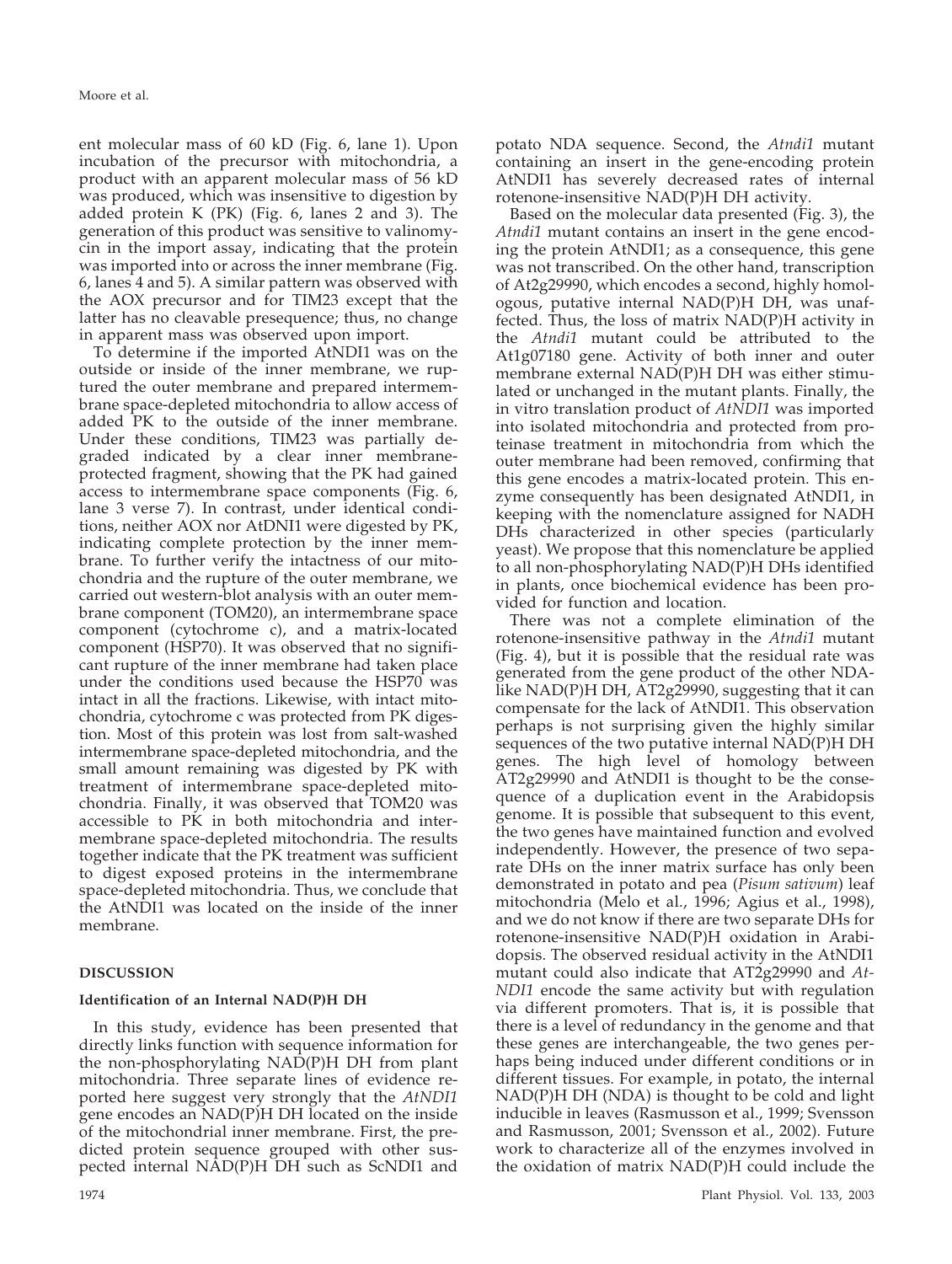analysis of a double mutant. For example, such a mutant could be generated by the suppression of the AT2g29990 gene in the *Atndi1* mutant identified in the current paper.

# **Substrate Specificity of AtNDI1**

Measurement of the maximum capacity of matrix NAD(P)H oxidation is difficult and complex, and anumber of different strategies have been developed to determine this activity. In this project, we used a malate-FeCN reductase assay to determine matrix NAD(P)H oxidation and optimized malate DH and malic enzyme activities to ensure generation of sufficient NAD(P)H within the mitochondria to drive the low-affinity rotenone-insensitive enzymes (Møller and Palmer, 1982). Malate added to plant mitochondria is converted to pyruvate via malic enzyme and/or oxaloacetate via malate DH, producing mainly NADH. However, a low level of NADPH may also be made because the two malate-oxidizing enzymes have a level of dual specificity in plants (Macrae, 1971; Agius et al., 1998). The NAD:NADP preference of malic enzyme varies between 1:5 and 1:20 depending on the tissue, but in all cases, the major product is NADH. Further to this, the matrix NAD concentration is substantially higher than that of NADP (Agius et al., 2001). This suggests that under our assay conditions, the predominant product of these reactions is likely to be NADH. Further, the NADH-specific internal-facing DH has been shown to be calcium independent, and because At-NDI1 lacks an EF-hand motif, it is likely that this is the NADH-specific enzyme.

The AtNDI1 sequence possesses two regions that meet the criteria for a dinucleotide-binding fold (DNF) domain, namely: (a) a Gly-rich consensus (GxGxxG), (b) a negatively charged residue (D or E) at the end of the second  $\beta$ -sheet, and (c) six positions typically occupied by small hydrophobic residues (Bellamacina, 1996). For all of the sequences listed, either of the two regions could form the binding site for either FAD or the substrate NAD(P)H (there is no functional evidence for their exact identity). However, homology of these domains with those in lipoamide DH suggests that the more N-terminal DNF domain may be the binding site for FAD (Rasmusson et al., 1999; Kerscher, 2000).

It has been proposed that if one of the motifs is an NADPH-specific-binding site, then the third Gly in the Gly-rich consensus motif would generally be replaced by an S, A, or P and also that the negative charge at the end of the second  $\beta$ -sheet would be missing. There is evidence from complementation studies in yeast and *N. crassa* that ScNDE1, ScNDE2, and ScNDE1 are NADH-specific enzymes (Marres et al., 1991; Luttik et al., 1998), whereas NcNDE1 is an NADPH-specific enzyme (Melo et al., 2001). From an examination of the NcNDE1 sequence, Melo et al.

(2001) speculated that the more N-terminal DNF domain binds NADPH as the third Gly is replaced by Ser, and the negative charge at the end of the second  $\beta$ -sheet is missing. These features are absent from the second DNF in *N. crassa*. However, ScNDE1 and ScNDE2 also have either S or P in the third Gly position, but the negative charge at the end of the  $\beta$ -sheet is conserved. This would suggest that the conservation of the negative charged Asp at the end of the  $\beta$ -sheet is more significant in discriminating between NADH- and NADPH-specific-binding sites, in agreement with previous observations (Lesk, 1995). Although there is conservation of Gly in the GXGXXG motif in the Arabidopsis external sequences (Fig. 1), it is tempting to speculate that AT4g05020, AT4g21490, and AT2g20800 may be NADPH-specific enzymes because the conserved D has been substituted by N at the end of the  $\beta$ -sheet in the N-terminal DNF. Both AtNDI1 and AT2g29990 sequences have a conserved third Gly and a conserved negative charge at the end of the second  $\beta$ -sheet in both DNF domains, and we would speculate that they are both NADH-specific DHs. However, it should be kept in mind that a number of NADPH and NADH specific enzymes deviate from these rules (Bellamacina, 1996; Detarsio et al., 2003), and more experimental evidence is required to conclude which of these Arabidopsis sequences are NADPH and NADH specific.

## **Interaction between Alternative NAD(P)H DHs**

The interaction between the non-phosphorylating enzymes in plant mitochondria appears to be more complex than previously anticipated. Both the residual internal NAD(P)H oxidation rate and the increase in external NAD(P)H DH activities in the *Atndi1* mutant illustrate this. Rotenone-sensitive Complex I activity was not affected in mitochondria from the mutant, yet overall matrix NAD(P)H oxidation decreased. This suggests that the rotenone-insensitive bypass contributes to electron flow in the absence of the inhibitor (Bryce et al., 1990). Further, loss of *At-NDI1* transcripts resulted in an increase in external NAD(P)H DH activity in the mutant plants. The reason for this increase is not clear, but a similar increase in total capacity to oxidize external NAD(P)H has been observed when Complex I in plant mitochondria has been compromised by either mitochondrial protein synthesis inhibitors (Zhang et al., 1996) or in mitochondrial deletions mutants that exhibit cytoplasmic male sterility (Gutierres et al., 1997). One possible explanation is that the decrease in matrix NAD(P)H oxidation would result in fewer electrons being donated to the ubiquinone pool and an increase in matrix NAD(P)H. Thus, the matrix becomes over-reduced. This, in turn, could stimulate transfer of reducing equivalents from the mitochondrial matrix to the cytosol, as proposed in *Yarrowia lipolytica*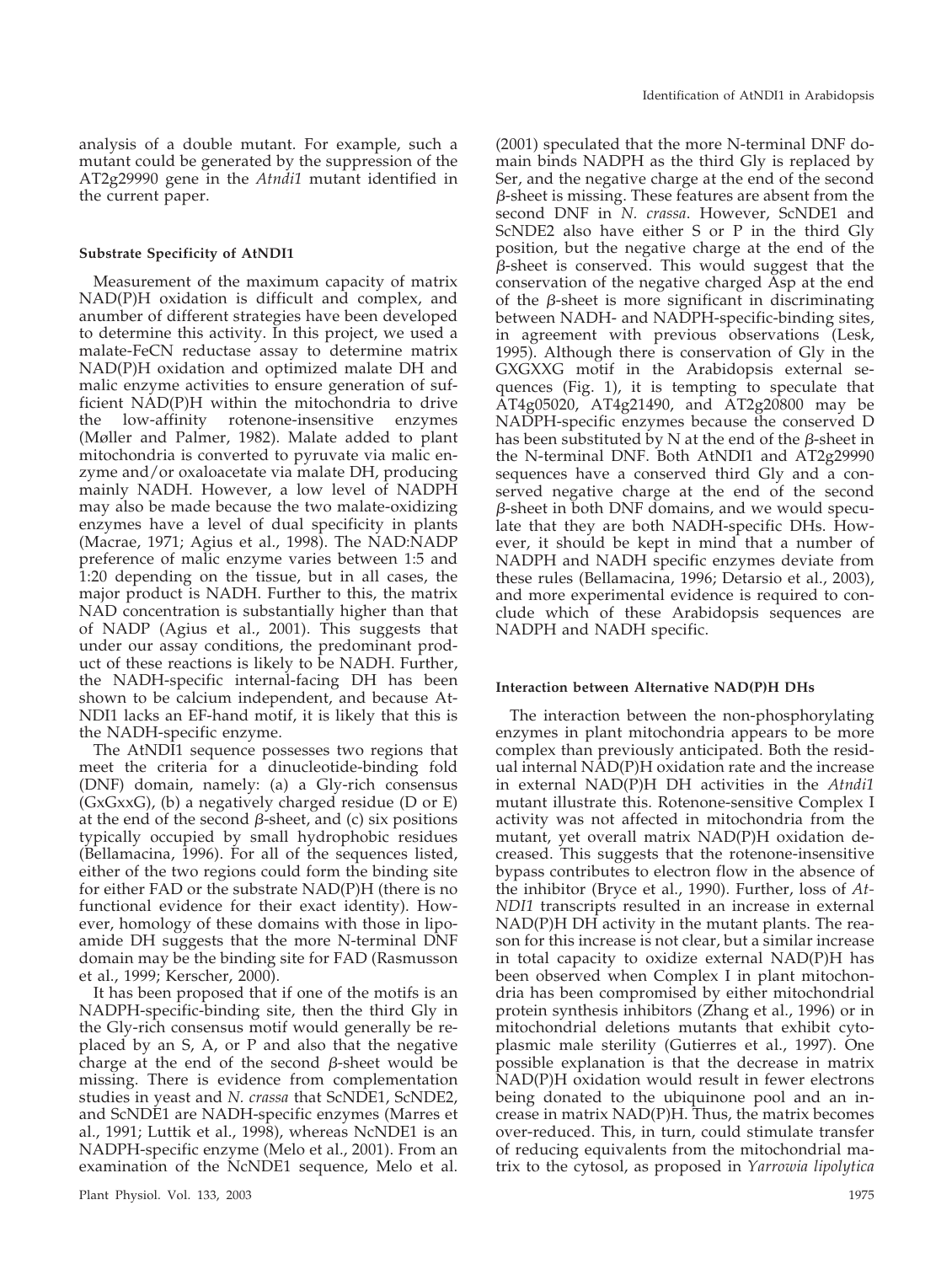mitochondria (Kerscher et al., 2001). The increase in external NADH DH activity presented in this study could be due, therefore, to the action of a substrate shuttle across the inner mitochondrial membrane, such as the malate/oxaloacetate shuttle described in pea leaf mitochondria (Day and Wiskich, 1981).

# **MATERIALS AND METHODS**

#### **Sequence Analysis**

BLAST (Altschul et al., 1990) services were used to compare yeast (*Saccharomyces cerevisiae*) NAD(P)H DH sequences (ScNDE1, accession no. Z47071; ScNDE2, accession no. Z74133; and ScNDI1, accession no. X61590) against the Arabidopsis Genome Initiative Munich Information Center for Protein Sequences database (MAtDB; http://www.mips.gsf.d/proj/thal/). All Arabidopsis proteins described are named according to their Arabidopsis Genome Initiative numbers, and the corresponding SwissProt or Gen-Bank protein accession numbers are: Q8GWA1, AT1g07180; O80874, AT2g29990; Q9SKT7, AT2g20800; Q94BV7, AT4g05020; NP\_567801, AT4g28220; and O65414, AT4g21490. Searches conducted were either BLASTN, comparing nucleotide sequences against nucleotide sequence databases, or BLASTX comparing nucleotide sequences translated in all reading frames against protein databases.

Computer programs used to predict cellular location of proteins were: TargetP (Emanuelsson et al., 2000), Psort (Nakai and Kanehisa, 1992), and Predotar (http://www.inra.fr/predotar). The length of putative presequences was determined using TargetP (Nielsen et al., 1997). For Clustal multiple protein sequence alignments, the parameters were: gap penalty 10 and gap length penalty 10, using a BLOSUM62 similarity matrix. All sequence manipulations were performed using GeneDoc software package (Nicholas and Nicholas, 1997).

#### **Plant Material**

Arabidopsis ecotype Columbia (wt) was used for all experiments. BLAST analysis of the Syngenta (San Diego) T-DNA insertion mutation database indicated that seed line SAIL\_779\_G05 contained an insert in either At1g07180 and/or At2g29990 (Sessions et al., 2002). This seed line (SAIL\_779\_G05) was provided by Syngenta. wt and mutant plants were grown in a greenhouse, in soil, at 19°C, with 16 h of light/8 h of dark. Individual plants were isolated to ensure self-pollination. Seeds were harvested at 6 to 8 weeks.

# **Arabidopsis Seedling Shaking Cultures**

Arabidopsis seeds were surface sterilized in 70% (v/v) ethanol for 2 min, soaked in 15% (v/v) bleach for 15 min, and then rinsed four to five times in sterile water. Shaking culture growth medium (40 mL; one-half-strength Murashige and Skoog basal salt mixture salts [Sigma, Australia], B5 vitamins,  $2\%$  [w/v] Suc, and 2 mm MES [pH 5.8]) was inoculated with approximately 50 sterile seeds. Cultures were grown for 14 d, with 18 h of light/6 h of dark at 23°C, with shaking at 80 rpm.

# **RNA/DNA Extractions**

RNeasy and DNeasy kits (Qiagen USA, Valencia, CA) were used according to the manufacturer's protocols. DNA and RNA were run on a  $1\%$  (w/v) agarose gel to check quality and quantified spectrophotometrically.

# **RT-PCR/PCR**

Amplification reactions were carried out using primers described in Table II. Total RNA (3  $\mu$ g) was used to synthesize cDNA using Invitrogen Superscript II Reverse Transcriptase and  $Oligo(dT)_{12-18}$  according to the manufacturer's protocols. PCR was carried out in the presence of 1.5 mm MgCl<sub>2</sub>, 0.2 mm of each dNTP, 100 ng of forward primer and reverse primer, 0.5 units of *Taq* DNA polymerase (Qiagen USA), and 20 ng of cDNA, in a

final volume of 20  $\mu$ L. Amplifications were performed on a Cetus 2400 thermal cycler (Perkin-Elmer Applied Biosystems, Foster City, CA) with the following cycling parameters: prestep at 95°C for 5 min; 20 cycles of 94°C for 30 s, 52°C for 30 s, and 72°C for 30 s; and an extension step of 72°C for 10 min. Amplification products (5- $\mu$ L aliquots) were separated on a 1.5% (w/v) agarose gel. DNA size markers were run alongside the amplification products to determine fragment size.

#### **Cloning of AtNDI1 cDNA**

The full-length cDNA (including start and stop codons) was amplified using the AT6–5'-UTR-F and AT6–3'-UTR-R primers with Arabidopsis leaf RNA as the starting template (RT-PCR carried out as described above). The amplification product was cloned into pGEMT-Easy (Promega, Madison, WI) for sequencing and  $pGEM3Zf(-)$  for translation and import experiments, using standard protocols (Sambrook et al., 1989).

### **In Vitro Protein Import**

Mitochondria from 7-d-old soybean (*Glycine max*) cotyledons were isolated according to Day et al. (1985). Precursor protein was expressed in an in vitro transcription-translation system using  $T<sub>7</sub>$  RNA polymerase using standard procedures (Sambrook et al., 1989). Mitochondrial import assays were carried out as previously described (Daley et al., 2002). In brief, 5  $\mu\rm L$ of precursor protein was added to 100  $\mu$ L of purified mitochondria in a final volume of 200  $\mu$ L under conditions that support import. After 20 min, the reaction was placed on ice and divided into two equal aliquots. One-half was treated with 50  $\rm \mu L$  of Proteinase K on ice for 30 min, after which 2 mm phenylmethylsulfonyl fluoride was added to inhibit further PK activity, and the mitochondria were pelleted by centrifugation in a microfuge for 3 min at 20,000*g* at 4°C. The mitochondrial pellets were resuspended in SDS gel sample buffer, proteins were separated by SDS-PAGE, and gels were dried and exposed to a BASTR2040 plate for 24 h and imaged according to the manufacturer's instructions using a BAS 2500 instrument (Fuji, Tokyo). A number of similar reactions were carried out at the same time to investigate the pattern of import observed: (a) Valinomycin was added to a final concentration of 1  $\mu$ м before the commencement of the import assay, and (b) intermembrane space-depleted mitochondria were prepared from mitochondria after the import assay to test for the location of the imported protein. The addition of valinomycin tests for insertion into or across the inner membrane because it abolishes the membrane potential required for all proteins imported into or across the inner membrane (Neupert, 1997; Glaser et al., 1998). Intermembrane space-depleted mitochondria were prepared (i.e. the outer membrane was removed) to test if the imported protein was exposed on the outside of the inner membrane or the inside of the inner membrane. Two other proteins whose location in the inner membrane have been determined previously were used as controls. The translocase of the inner membrane subunit 23 (TIM23) is a four membrane-spanning inner membrane protein with N and C termini exposed in the intermembrane space (Murcha et al., 2003). AOX in an inner membrane protein is not accessible to protease as long as the inner membrane is intact (Day et al., 1995).

Salt-washed intermembrane space-depleted mitochondria were prepared based on a procedure that removes most intermembrane space components in potato (*Solanum tuberosum*; Lister et al., 2002). After the import assay, mitochondria were placed on ice and pelleted as outlined above. The mitochondrial pellet was resuspended in 10  $\mu {\rm L}$  of SEH buffer (250 mm Suc,  $1$  mm EDTA, and  $10$  mm HEPES-KOH [pH 7.4]), and  $150\,{\rm\thinspace \mu L}$  of  $20$  mm HEPES-KOH (pH 7.4) was added and mixed gently at 4°C for 15 min. Restoration of osmotic conditions was achieved by adding 25  $\rm \mu L$  of 2 m Suc, and 10  $\rm \mu L$  of 3 m KCL was added to promote release of intermembrane space protein from the inner membrane. The sample was then divided into two, and one lot was treated with PK and analyzed as outlined above for mitochondria. Western-blot analysis was carried out with antibodies to the outer membrane protein (TOM20, Dr. Hans-Peter Braun, University of Hannover, Germany), the intermembrane space protein cytochrome c (BD Biosciences, San Diego), and the matrix protein HSP70 (Stressgene, Victoria, BC, Canada).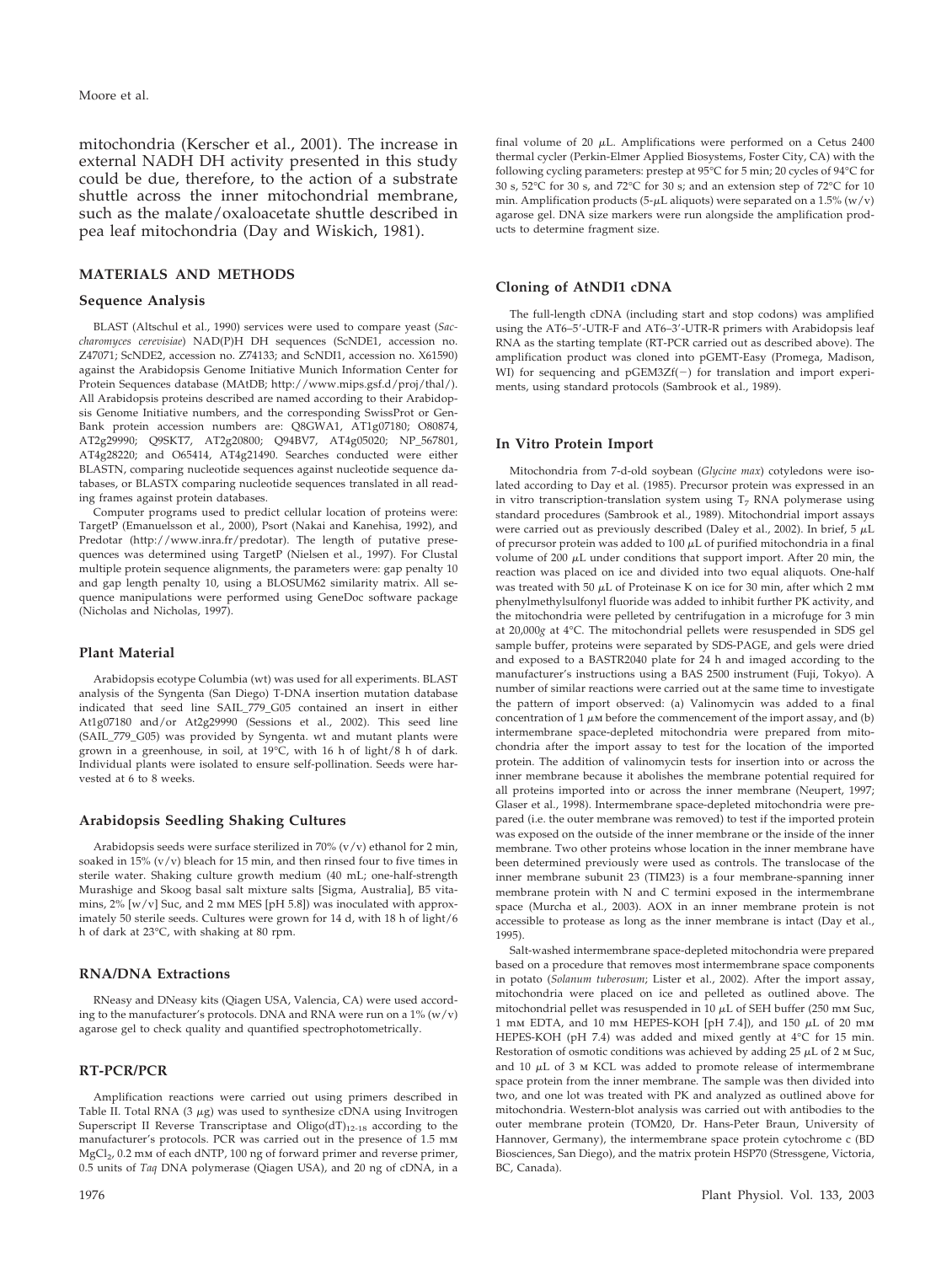## **Mitochondrial Isolation**

Mitochondria were extracted from approximately 20 to 30 g of cultured Arabidopsis seedlings (root and shoot), washed, and purified on discontinuous Percoll gradients essentially as described by Soole et al. (1990) but using 45%, 33%, 24%, and 13.5% (v/v) Percoll steps. Protein estimates were made according to Lowry et al. (1951).

#### **Enzyme Assays**

All assays were carried out spectrophotometrically using isolated, intact mitochondria in a standard reaction medium (0.25 M Suc, 0.01 M  $KH_2PO_4$ ,  $0.1$  m TES, and  $5$  mm  $\rm{MgCl}_{2}$  [pH 7.2]), unless otherwise stated.

Succinate-DCPIP reductase was measured at 600 nm. Mitochondria were incubated on ice for 10 min with 20 mm succinate and 1 mm ATP. The rate was determined after the addition of 70  $\mu$ m DCPIP, 0.3% (w/v) phenazine methosulphate, and azide. Rates were calculated using an extinction coefficient of 19.1 mm<sup>-1</sup> cm<sup>-1</sup>.

Malate-FeCN reductase was measured at 420 nm. Reactions were carried out at pH 6.8 in the presence of  $1 \text{ mm } NAD^+$ ,  $10 \text{ mm } mala$ te,  $10 \text{ mm}$ pyruvate, 10 mm acetyl-CoA, thiamine pyrophosphate [to generate internal  $\mathrm{NAD}(\mathrm{P})\mathrm{H}$  via malate DH and malic enzyme], 1 mm KCN, 10  $\mu$ m octyl gallate, and 0.9 mm FeCN. Rates were measured in the presence and absence of 25  $\mu$ m rotenone. Butylmalonate (10 mm) was added at the end of the assay to inhibit malate transport across the membrane. Any residual rate was subtracted from the rate in the absence of the inhibitor to ensure that the NAD(P)H: FeCN reductase rate measured was not being generated by outer membrane or external-facing inner membrane NAD(P)H DHs. Rates were calculated using an extinction coefficient of  $1.05 \text{ mm}^{-1} \text{ cm}^{-1}$ . Rotenonesensitive malate-FeCN reductase activity was determined by subtracting the rate in the presence of rotenone from the rate in the absence of rotenone.

NAD(P)H-O<sub>2</sub> was measured following NAD(P)H oxidation at 340 nm after the addition of 0.1 mm NADH or NADPH, 0.1 mm ADP, and 1 mm CaCl<sub>2</sub>. Rates were calculated using an extinction coefficient of 6.22  $mm^{-1}$  $cm^{-1}$  (for NADH and NADPH).

NAD(P)H-cytochrome c reductase of the outer membrane was measured in the presence of 70  $\mu$ m cytochrome c, 6  $\mu$ m myxothiazol, and 1 mm KCN, following the addition of 1 mm NADH or NADPH, by monitoring the reduction of cytochrome c at 550 nm. Rates were calculated using an extinction coefficient of 19.8  $mm^{-1}$  cm<sup>-1</sup>.

All mitochondria preparations and assays were performed in triplicate. To normalize the data between mitochondrial preparations, the results for all assays are expressed as a ratio of the state  $3 + ADDP$  succinate:DCPIP reductase rate for the same mitochondrial preparation. The rates of succinate:DCPIP reductase activities were not significantly different between the wt and mutant mitochondrial preparations ( $P < 0.05$ , Mann Whitney *t* test).

#### **ACKNOWLEDGMENTS**

The authors wish to acknowledge Syngenta (San Diego) for providing the T-DNA insert mutant seed. We would particularly like to thank David Oliver for his advice, especially with the seedling shaking cultures, and helpful feedback on the manuscript.

Received June 30, 2003; returned for revision July 18, 2003; accepted August 17, 2003.

## **LITERATURE CITED**

- **Agius SC, Bykova NV, Igamberdiev AU, Møller IM** (1998) The internal rotenone-insensitive NADPH dehydrogenase contributes to malate oxidation by potato tuber and pea leaf mitochondria. Physiol Plant **104:** 329–336
- **Agius SC, Ramusson AG, Møller IM** (2001) NAD(P) turnover in plant mitochondria. Aust J Plant Physiol **28:** 461–470
- **Altschul SF, Gish W, Miller W, Myers EW, Lipman DJ** (1990) Basic local alignment search tool. J Mol Biol **215:** 403–410
- **Bellamacina CR** (1996) The nicotinamide dinucleotide binding motif: a comparison of nucleotide binding proteins. FASEB J **10:** 1257–1269
- **Bryce JH, Azcon-Bieto J, Wiskich JT, Day DA** (1990) Adenylate control of respiration in plants: the contribution of rotenone-insensitive electron

transport to ADP-limited oxygen consumption by soybean mitochondria. Physiol Plant **78:** 105–111

- **Daley D, Adams KL, Clifton R, Qualmann S, Millar AH, Palmer JD, Pratje E, Whelan J** (2002) Gene transfer from mitochondrion to nucleus: novel mechanisms for gene activation from Cox2. Plant J **30:** 11–21
- **Day DA, Neuberger M, Douce R** (1985) Interactions between glycine decarboxylase, the tricarboxylic acid cycle and the respiratory chain in pea leaf mitochondria. Aust J Plant Physiol **12:** 119–130
- **Day DA, Wiskich JT** (1975) Isolation and properties of the outer membrane of plant mitochondria. Arch Biochem Biophys **171:** 117–123
- **Day DA, Wiskich JT** (1981) Glycine metabolism and oxaloacetate transport by pea leaf mitochondria. Plant Physiol **68:** 425–429
- **Day DA, Whelan J, Millar AH, Siedow JN, Wiskich JT** (1995) Regulation of the alternative oxidase in plants and fungi. Aust J Plant Physiol **22:** 497–509
- **Detarsio E, Wheeler MCG, Campos Bermudez VA, Andreo CS, Drincovich MF** (2003) Maize C4 NADP-malic enzyme: expression in *E. coli* and characterisation of site-directed mutants at the putative nucleotidebinding sites. J Biol Chem **278:** 13757–13764
- **de Vries S, van Witzenburg R, Grivell LA, Marres CAM** (1992) Primary structure and import pathway of the rotenone-insensitive NADHubiquinone oxidoreductase of mitochondria from *Saccharomyces cerevisiae*. Eur J Biochem **203:** 587–592
- **Emanuelsson O, Nielsen H, Brunak S, von Heijne G** (2000) Predicting subcellular localization of proteins based on their N-terminal amino acid sequence. J Mol Biol **300:** 1005–1016
- **Glaser E, Sjoling S, Tanudji M, Whelan J** (1998) Mitochondrial protein import in plants: signals, sorting, targeting, processing and regulation. Plant Mol Biol **38:** 311–338
- **Gutierres S, Sabar M, Lelandais C, Chetrit P, Dioliez P, Degand H, Boutry M, Vedel F, de Kouchkovsky Y, De Paepe R** (1997) Lack of mitochondrial and nuclear-encoded subunits of complex I and alteration of the respiratory chain in *Nicotiana sylvestris* mitochondrial deletion mutants. Proc Natl Acad Sci USA **94:** 3436–3441
- **Kerscher SJ** (2000) Diversity and origin of the alternative NADH:ubiquinone oxidoreductases. Biochim Biophys Acta **1459:** 274–283
- **Kerscher SJ, Eschemann A, Okun PM, Brandt U** (2001) External alternative NADH:ubiquinone oxidoreductase redirected to the internal face of the mitochondrial inner membrane rescues Complex I deficiency. J Cell Sci **114:** 3915–3921
- **Klein RR, Burke JJ** (1984) Separation procedure and partial characterisation of two NAD(P)H dehydrogenases from cauliflower mitochondria. Plant Physiol **76:** 436–441
- **Knudten AF, Thelen JJ, Luethy MH, Elthon TE** (1994) Purification, characterisation, and submitochondrial localisation of the 32kDa NADH dehydrogenase from maize. Plant Physiol **106:** 1115–1122
- **Lesk AM** (1995) NAD-binding domains of dehydrogenases. Curr Opin Struct Biol **5:** 775–783
- **Lister R, Mowday B, Whelan J, Millar AH** (2002) Zinc-dependent intermembrane space proteins stimulate import of carrier proteins into plant mitochondria. Plant J **30:** 555–566
- **Lowry OH, Roesbrough NJ, Farr AL, Randall RJ** (1951) Protein measurement with Folin phenol reagent. J Biol Chem **193:** 265–275
- **Luethy MH, Hayes MK, Elthon TE** (1991) Partial purification and characterisation of three NAD(P)H dehydrogenases from *Beta vulgaris* mitochondria. Plant Physiol **97:** 1317–1322
- Luttik MAH, Overkamp KM, Kötter P, de Vries S, van Dijken P, Pronk JT (1998) The *Saccharomyces cerevisiae* nde1 and nde2 genes encode separate mitochondrial NADH dehydrogenases catalysing the oxidation of cytosolic NADH. J Biol Chem **273:** 24529–24534
- **Mackenzie S, McIntosh L** (1999) Higher plant mitochondria. Plant Cell **11:** 571–585
- **Macrae AR** (1971) Malic enzyme activity of plant mitochondria. Phytochem **10:** 2343–2347
- **Marres CAM, de Vries S, Grivell L** (1991) Isolation and inactivation of the nuclear gene encoding the rotenone-insensitive internal NADH:ubiquinone oxidoreductase of mitochondria from *Saccharomyces cerevisiae*. Eur J Biochem **195:** 857–862
- **Marsden BJ, Shaw GS, Sykes BD** (1990) Calcium binding proteins: elucidation of the contributions to calcium affinity from an analysis of species variants and peptide fragments. Biochem Cell Biol **68:** 587–601
- **Melo AMP, Duarte M, Møller IM, Prokisch H, Dolan PL, Pinto L, Nelson MA, Videira A** (2001) The external calcium-dependent NADPH dehy-